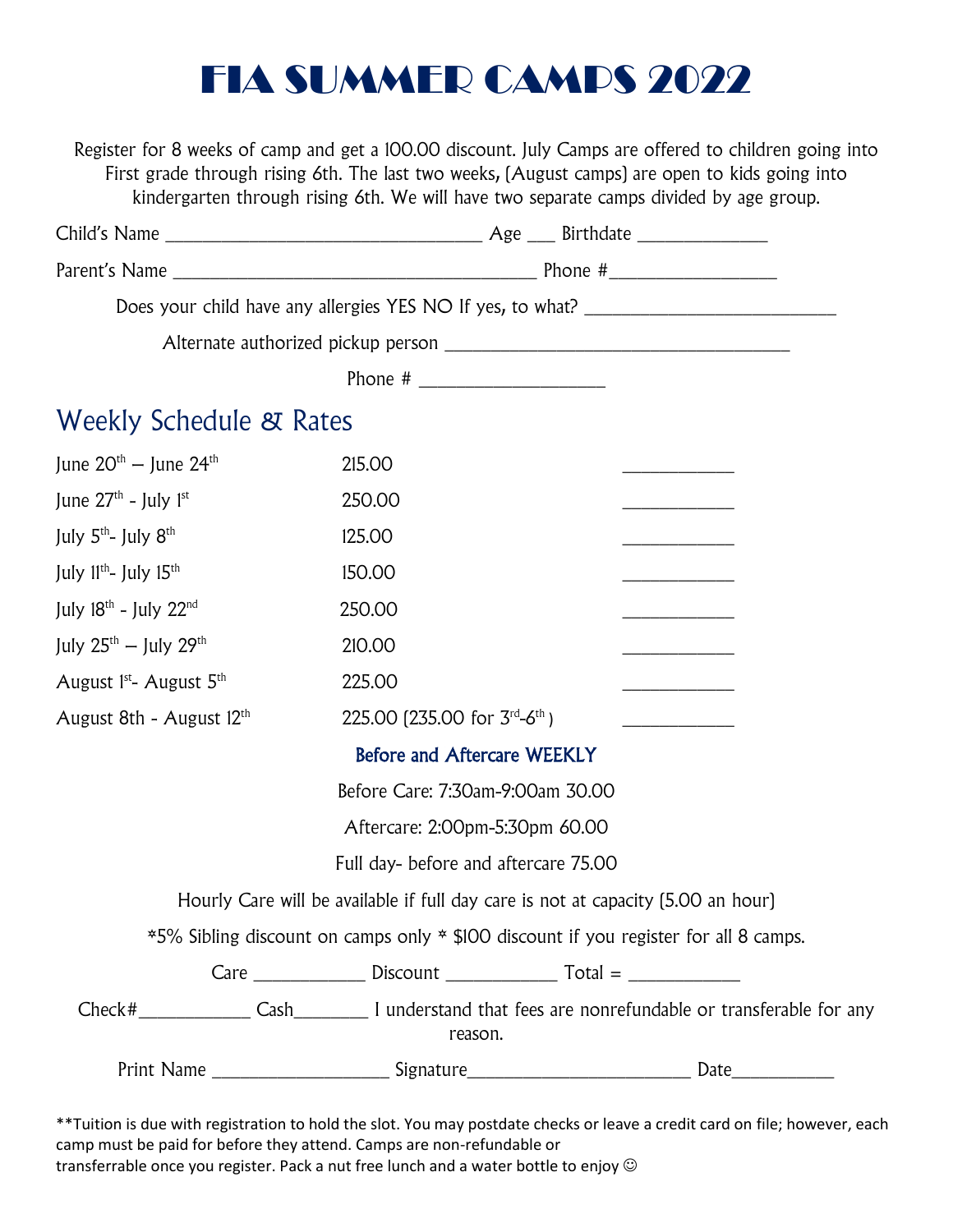## FIA SUMMER CAMPS 2022

## JUMP INTO SUMMER with JP'S

### **June 20th - June 24th**

Get the kids geared up for a week of fun and excitement! During this camp they will enjoy 2 hours of jumping at JP's Jump Masters (walked over and watched by our awesome staff!) They will come back to FIA for lunch and then have some fun, summertime activities and games that will include water so please pack clothes, towel and sunscreen! One pair of jump socks will be included but must be brought back to camp each day or left at school.

## World of Art Camp

**June 27th –July 1st -** Come and get creative as we dive into the amazing and fun world of ART! Projects will be done throughout the week for their portfolio, bringing home unique and fun projects to share. Do not forget to send in an old shirt as they will be working with spray paints, watercolors, pottery and more!

## Summer Fun Camp-

#### **July 5th – July 8th (no camp Monday the 4th)**

This camp is designed to be affordable fun for our campers to enjoy just being a kid! Water games, sidewalk chalk, field day games, movies and loads of summer fun!

#### Summer Fun Camp II-

## **July 11th -July 15th**

In an effort to help families financially afford camp this summer, we are offering another week of traditional summer camp fun for our campers to enjoy just being a kid! Water games, sidewalk chalk, field day games, movies and loads of summer fun.

## CSI For Kids!

#### **July 18th - July 22nd**

This fun, interactive, project-oriented course is designed to engage students in a truly fascinating area of science. Campers will have forensic activities each day that teach a new but related aspect of scientific reasoning and a particular scientific process. From Fingerprinting to "decoding', the campers will have a new crime to solve each day~